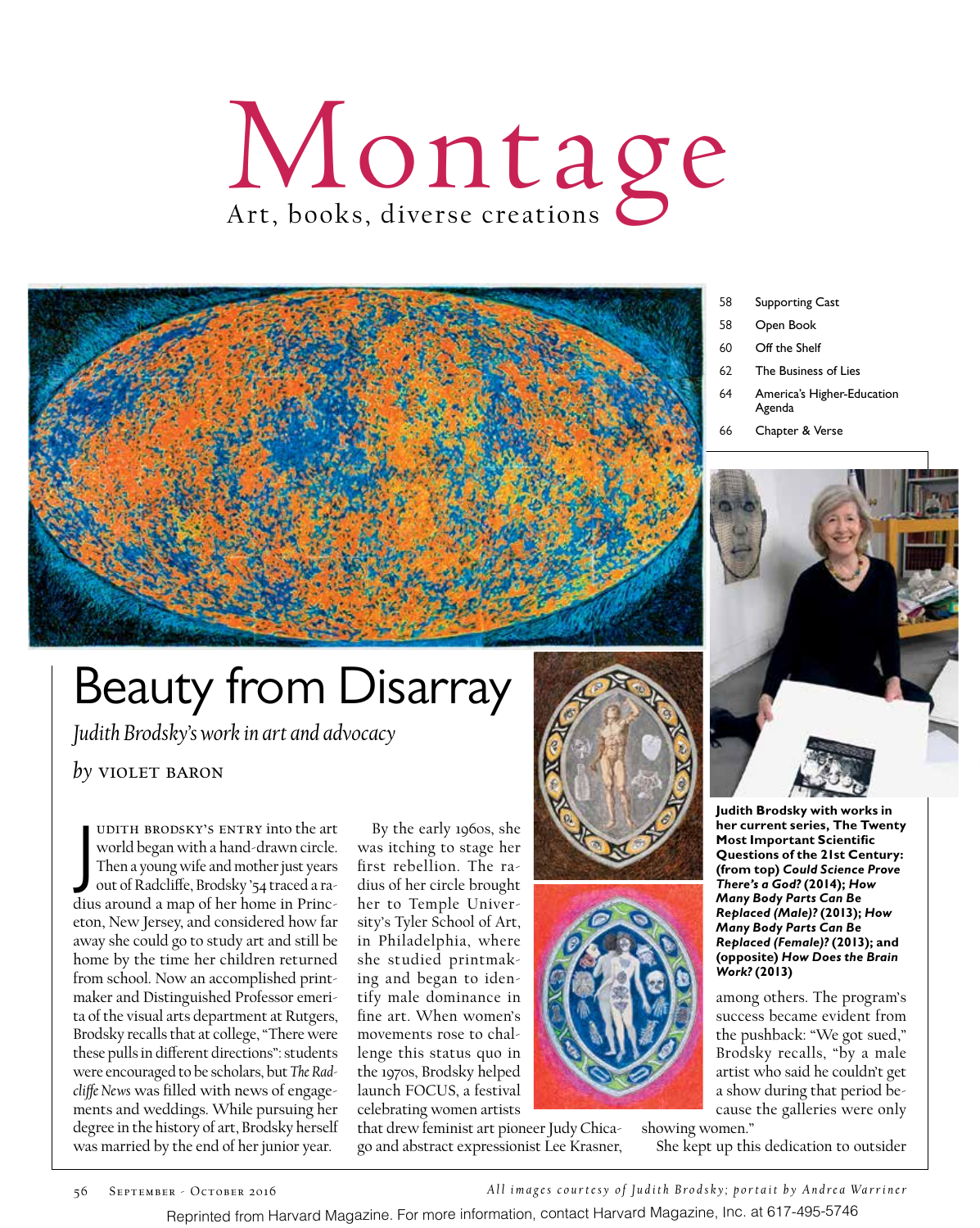



artists: in 1986, she founded the printmaking center at Rutgers that now bears her name, The Brodsky Center for Innovative Editions. The center provides studio space and materials for women artists, artists of color, and gay and lesbian artists, whose work might be too politically charged for museum curators. It has also helped place their art in collections throughout the United States

**The series The Meadowlands Strike Back includes: (clockwise from top)** *The Animals Run Away* **(1990);** *Iron Horses* **(1988); and** *Garbage Bag Mountain* **(1990)**

and around the world. The genius was in the medium: "It was easier for an institution to buy a print," she explains, "than to risk spending a lot of money to buy a painting or sculpture."

Brodsky has also earned acclaim for her art: provocative print installations, etchings, and collaged images. Her own attraction to printmaking comes from its physicality, she says. The sketching, etching, and transferral involved in the medium constitute a whole-body procedure that "becomes almost meditative" and provides a deep connection to her work: "There's no part of you that's not involved in the process." More than 100 museums and companies

now house her pieces in their permanent collections, including the Library of Congress, London's Victoria and Albert Museum, Berlin's Stadtmuseum, and the Fogg Museum at Harvard.

Some of her projects skew more personal, addressing her own memories as they align with historical themes. One major series, Memoir of an Assimilated Family (2003),

#### **MONTAGE**

consists of black-and-white photographs, each enlarged and framed by a black background. She culled these images from her personal archives; the selections show several generations of a Jewish-American family moving through a changing world. Beneath the sometimes somber, sometimes joyful images is stark text that explains what Brodsky knows about the subjects, and the particular memories they evoke.

In other series, Brodsky offers a playful look at relationships between humans and nature. The Meadowlands Strike Back, from 1996, was conceived as a reaction to her workday commute on the New Jersey Turnpike. "As I was driving up and down the Turnpike," she writes in a statement accompanying an exhibition at the Rhode Island School of Design, "the imagery of the refineries, the garbage mountains, and the ports impinged on my consciousness." One image, "The Animals Run Away," is a deep red hell-scape of burning pines, with oil derricks rising to the top of the frame while bear-like creatures flee at bottom. "Garbage Mountain" shows a rising pile of fly-covered bags, with interlaid images of dead fish saturating the print's lower half in Technicolor. "It's one of my ways of making people aware of what the world is like around them," she says of her habit of rendering apocalypse in cheery hues. She likens her style to literary satire, forcing commentary by drawing beauty from disarray.

Elsewhere, Brodsky blends popular science with philosophy. Her latest series, The Twenty Most Important Scientific Questions of the 21st Century, is a science fiction-like response to a *New York Times* list from 2003; it offers her take on what these questions, and their answers, could look like. One work, "Why Do We Sleep?" is an enlarged sepia image of wide-open eyes, surrounded by a neat halo of bulbs as if in an old diagram. The eyes themselves seem distressed by the question, as if it is what keeps them awake. Another, "How Many Body Parts Can Be Replaced? (Male)" centers on a Vitruvian Man-like figure, with skeletal parts and human organs orbiting him; an almost whimsical pattern of eyes and ears frames the piece. This neat menu of parts mocks the question, as if invasive surgery could be ordered from a buffet. By carrying them to their absurd extremes, Brodsky makes the questions themselves a target for her cynicism, and forces this century's